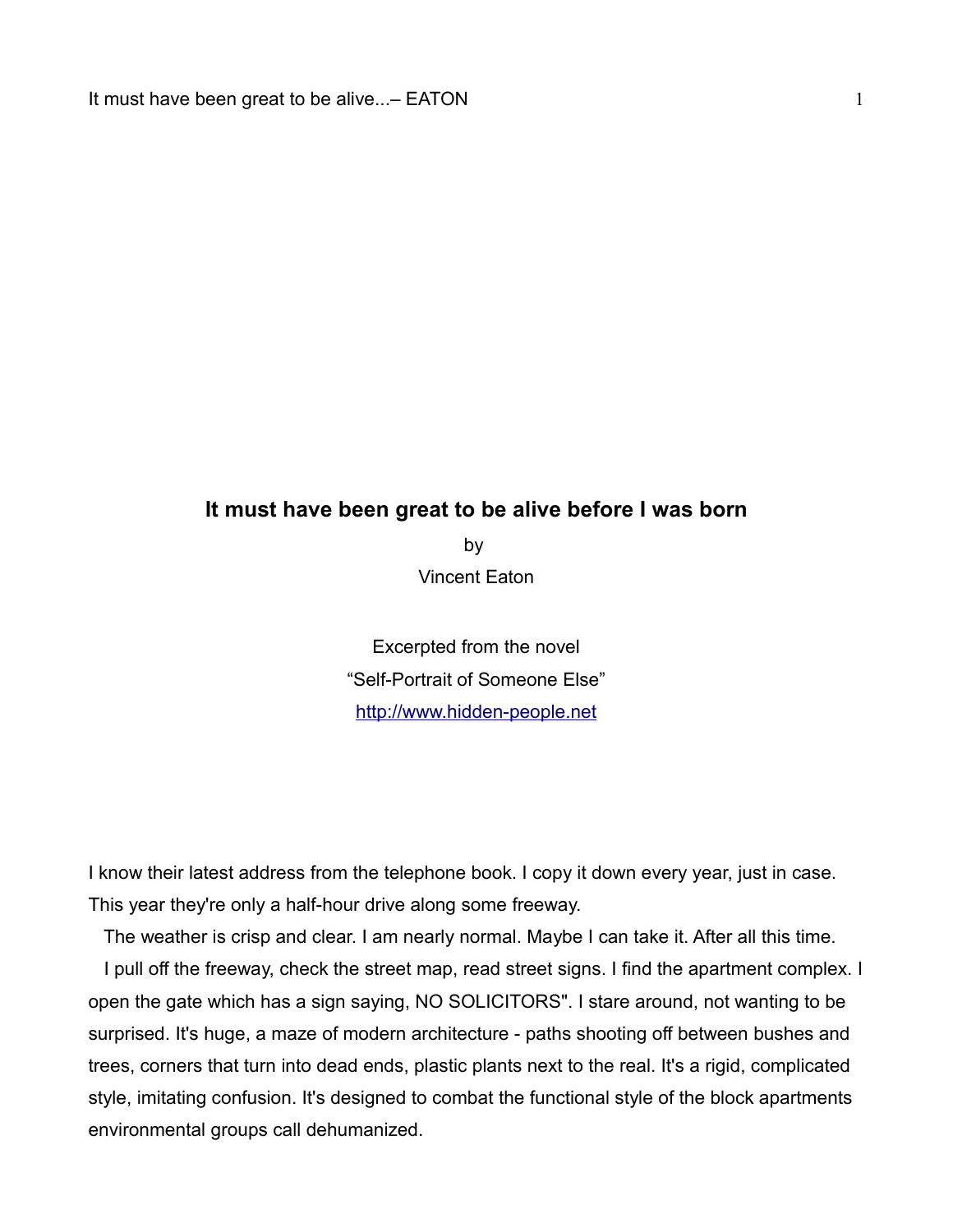Lost, I take a long time to find the mailboxes. I read all the names very slowly, my heart pounding in anticipation of reading their name, my own. I dread locating them.

BUCKLES: numbers 48 and 49

 My mother's name is on 48, my father's on 49. Separate residences. I hope it's helped them.

 I look around. Three paths lead away, disappearing into a different maze of apartments, two stories high. There's no one around to ask directions. I go down the center path. There are ferns, big bushes, small trees, occasional empty lounge chairs, a pool, a barbecue pit, signs stating rules of leisure area usage, but no 48 or 49.

It's eerie. No one. The silence. No.... I hear the muted sounds of TVs behind doors.

I return to where I started.

I go back to my car.

I drive away.

 Half an hour later, I park the car in the same space, go through the same gate, walk, and knock on the first door I find. No one answers. I wander until I see a TV image through parted curtains in a picture window. I knock. A middle-aged woman with her hair in curlers answers. Two unseen children cry inside. I ask directions. It's simple. They live right above her. "They're a quiet couple."

 Quickly, I go up the stairs and stand before the doors which are side-by-side. The curtains are drawn behind both picture windows. Number 48, number 49. Who first?

49.

 When my father answers the door, neither of us says a word. Tim Buckles Sr., inspects me, Tim Buckles Jr., with eyes that express neither joy nor surprise, only a sort of suspicious curiosity.

 "You huh," he finally says. "Well, well." For a moment, there's almost a smirk. "Come on in, right?" Without insisting, my father turns and walks back into the darkened depths of his apartment, leaving the front door ajar.

It is the last moment I have to turn and run, but I stand rooted, peering inside, craving.

 At last, overcome with some insane genetic need the years have not cured, I pass over the threshold, closing the door behind.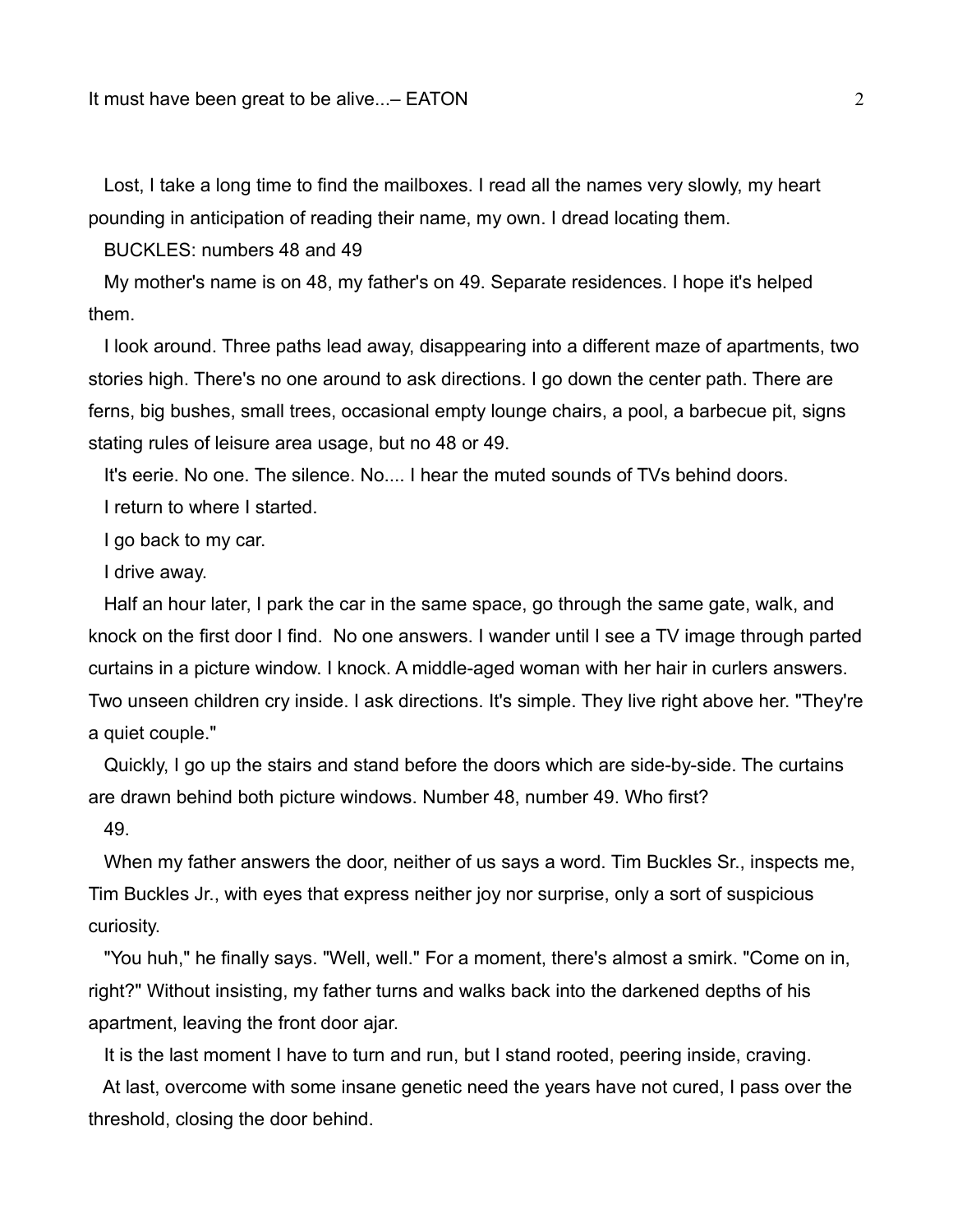It is dim in my father's apartment, and I stand still, waiting for my eyes to adjust. Slowly I see. The apartment is furnished with the kind of imitation furniture common to apartments where single people sit and stay and wait. Paneling that resembles wood but feels like plastic - this covers a table and a wall; a thick, multicolored, synthetic shag rug wall-to-wall; a long, swaybacked couch, two leathery chairs, a TV set switched on to a game show. The heat's also on, and it's so stuffy, so closed in, that I part my lips to breathe easier. My father stands in a tiny kitchen where he can look out over a counter to the living room. He fixes food.

 "Just fixing a bite to eat. Want some?" My father wears black business pants, shiny with wear at the knees and on the buttocks. He has on thick white tennis socks in place of slippers. An grayish T-shirt, very worn, the collar hanging loosely around his neck. Unshaven stubble. This is my father. My size, dirt-white hair, loosening flesh for a face, slightly hunched, sloping shoulders. Dad.

He holds up a can for me to see.

 "I love the modern world, just like this can." He tries to open it. "Reads: 'Easy-to-open, Press here,' and then you press there and nothing happens. Is this what they mean by the revolution in technology?" He slides open a drawer, rattles around in it, pulls out a can opener. "Well, what's up? Lose your job? Need money? Why're you here?"

 Home sweet home. This is the father I remember. He is mine. He started my existence. "I have a job."

"Doing what?"

"Life guarding at a pool."

"Is that all? At your age? Is that all you're going to do with your life?"

"It's--"

"Not that it matters."

 "I don't know. It's enough for now." He ceases paying attention, dumping whatever's in the can into a saucepan. I turn into him. "It's what I'm doing to kill time until I'm dead."

 My father looks up from stirring the contents over a flame. He's not sure how to take me, what to do with me. It's like old times. Finally he only grunts and goes back to stirring.

 I sit on the couch in the living room wiping my wet palms off on my pants. The TV's been on all this time but with the sound turned down. For a few minutes I follow the movements and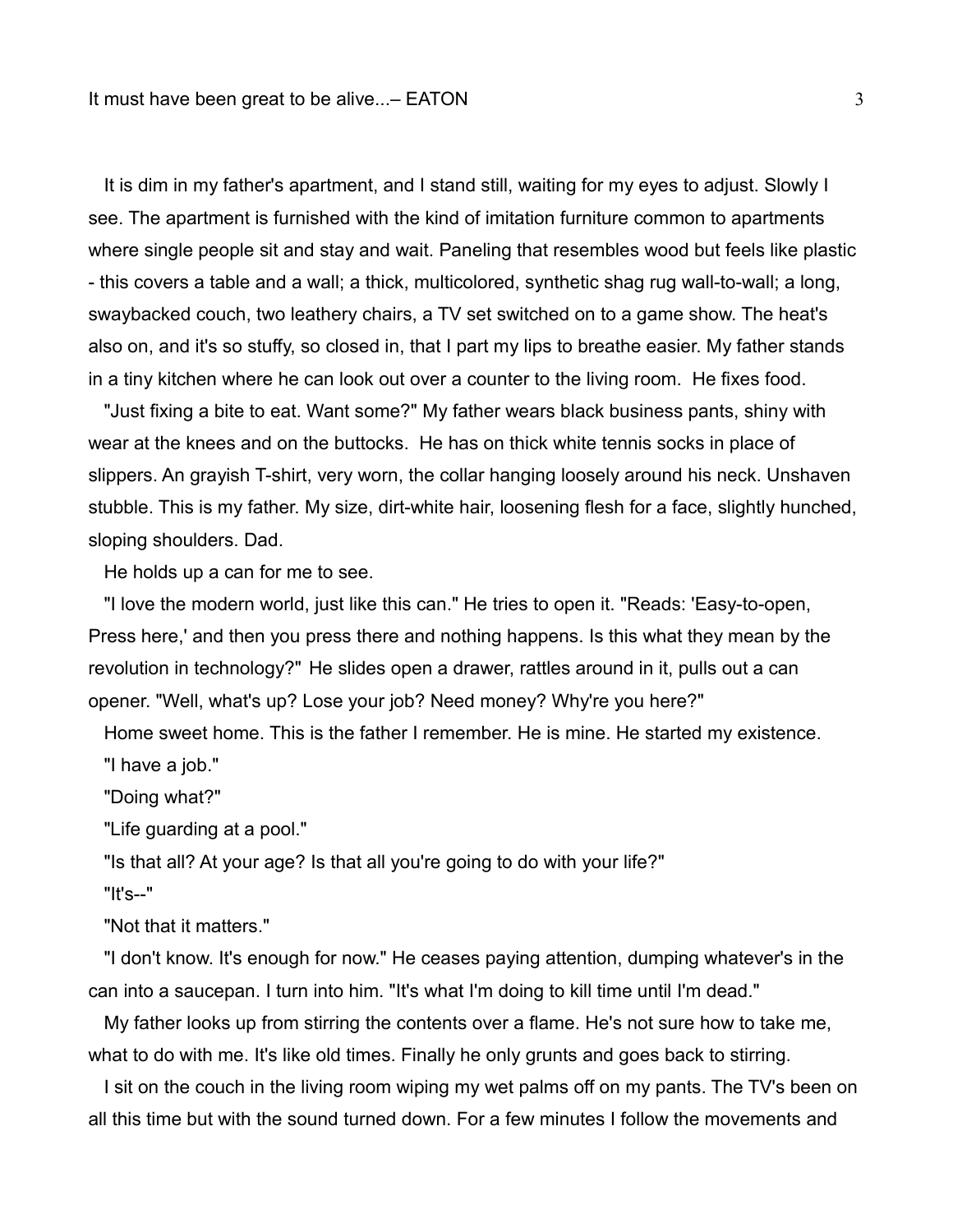business of a game show. Dad continues his steady stirring.

I sit back, my head against the top of the couch, staring at the ceiling.

"Father?"

"Son," he replies, as though he doesn't want to commit himself.

"Where's mother?"

 No reply. I look over. His face is staring down at his cooking food, but he must feel my eyes, because he indicates with a nod of his head the wall opposite him, where apartment 48 lies.

"You don't live together any more?"

 "Haven't for years, sonny boy. It's one of those things that evolve naturally out of a close personal man-woman relationship. Avoidance." My father lifts the saucepan from the flames. "I think my little nutritional masterpiece has reached its completion." He peers into the pan and sniffs. "Ah, mushroom soup ~a la can~, nothing beats it. And you never informed your little papa whether you required sustenance from the hearth."

"No, thanks. I'll survive."

 "Don't we all? In our little mushroom soupy ways." He brings his bowl of soup to the couch and sits nearly next to me. He sets the bowl carefully upon the low table before us; some soup slops out. His hands tremble slightly. Disease, nerves, my presence? He leans over and takes a soft sip of the hot liquid. He grunts satisfaction.

 He fixes his eyes on the television tube, and no matter what image presents itself, he concentrates, staring.

Then he says something I remember he used to say.

"Did I ever tell you about the good old days?"

 He's always told me about the good old days. Listening to my father, I'd grown up wishing I could grow backward. Everything in my father's world was better yesterday. When he was young, he'd gone to war. He had friends; he had a purpose. Life was intense because it might end with a bullet at any moment. Then America won the war, and life hadn't been the same since. Not for Dad. Being so close to death day-after-day, shooting orientals for three years then peacetime with its wall-to-wall carpets and no threat of death, at least bullet death, was an intense disenchantment to my father. I think he wanted to keep on trying to die while killing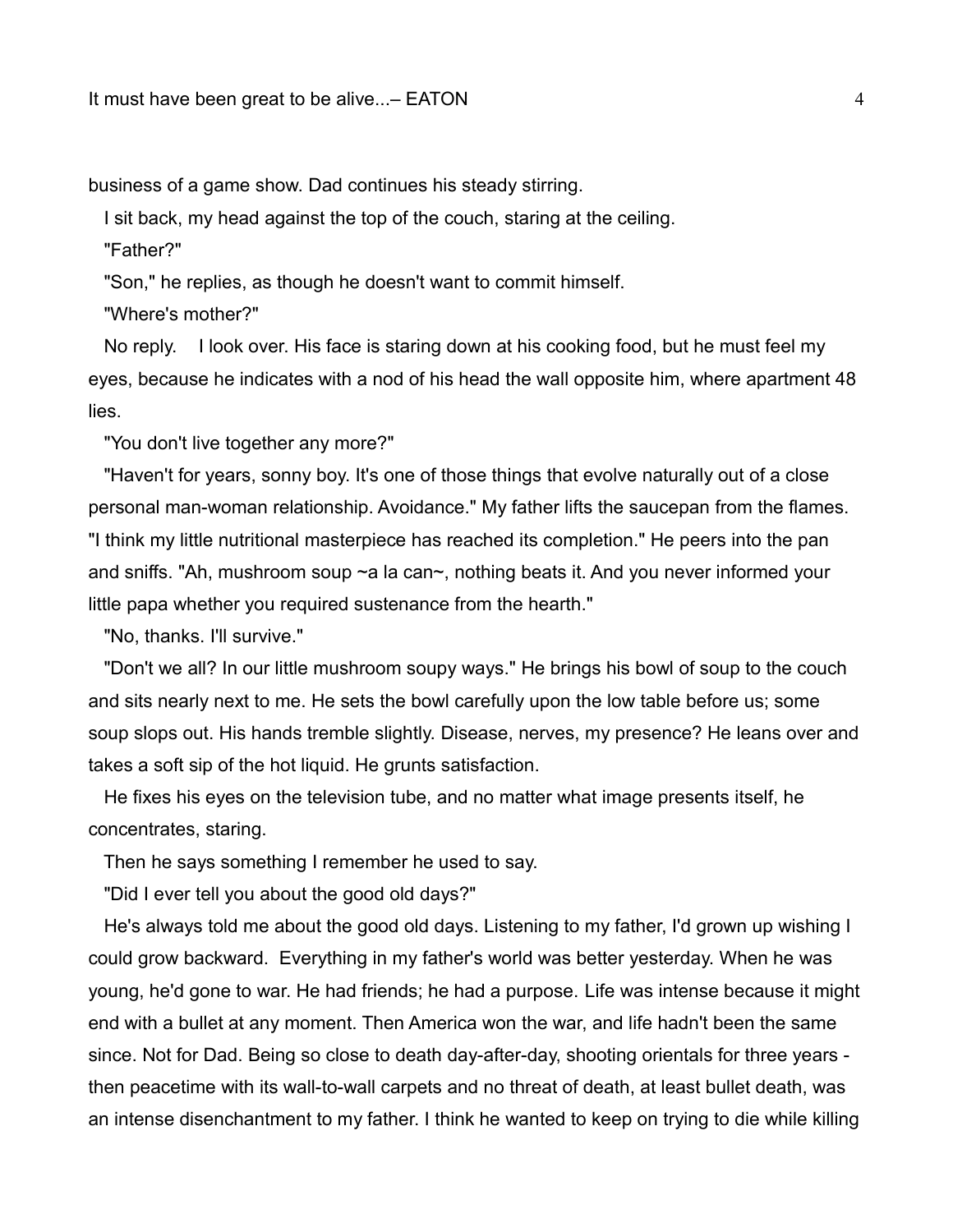people. That was his idea of the good old days.

 "Life," my father concludes, "is a bowl of shit. You wade through, holding your nose, trying to crawl out of the bowl, yet always slipping back in. But oh, I suppose it has its bits and pieces of mushrooms, hey?" He takes a sip.

 Then silence. I look over. He's closed his eyes. He's dreaming, thinking about the good old days, of bombs, blood and buddies, basic survival, rations. The simple life.

 To bring him back, to get him, I say, "It must have been great to be alive before I was born." His eyes come back hard from his reverie.

 "Your birth was a mistake, buddy. And don't joke about my past. You know nothing. Just like your mother - never understood, never will."

"Dad--"

 "Don't ever joke about my past. What's so great about yours? What is your past anyway?" "You."

 "I suppose that's supposed to mean something. Everything's supposed to mean something nowadays."

"I came here to know about that."

"What?"

"My past."

 "Ah, the mystery begins to clear, the fog separates, the clouds lift. I was wondering, little son, why, after all these bliss-filled years, this intimate, cozy visit. Now, that was damn good soup. Even burned my tongue."

"I wanted you to know that I became the way you wanted me. De--"

 "Life's little victories. Satisfaction in old age, something to look back upon, count the minuses and pluses, tote up the old score sheet, see what it all adds up to, if it's all been worth it. Thanks for warming the cockles of an old man's heart. What are, by the way, cockles?"

"Deformed. Half crazy."

"Cockles?"

"Me."

"What do you have to do with cockles? Really, these leaps of logic of yours are most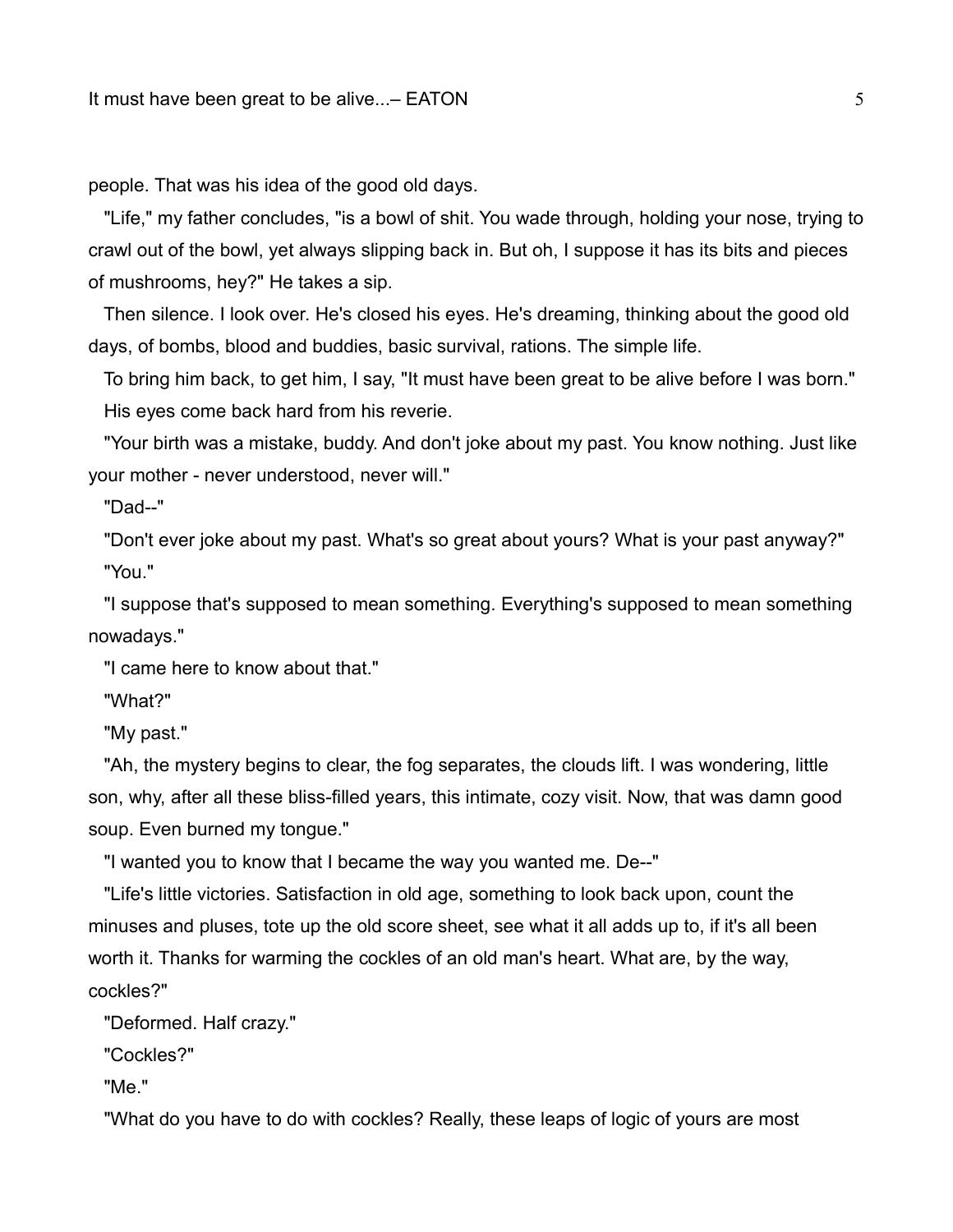disturbing. They're deformed, half crazy. If you know what I mean. And I suppose you do."

 I have begun to drift away from me, half here, half somewhere else. So much of me is half something. Half normal, half my father, half nothing.

 "I've learned," my father says, "that if you want to win a popularity contest, don't have a family. Look at me." He gestures round to the curtained windows, the darkened gloom, the empty furniture, the flickering TV screen. "Top of the polls. So listen. Let someone else be your bad memories, okay?"

 Father abruptly gets up and carries his bowl and spoon to the kitchenette. I think he's muttering to himself. Maybe he wants me to think he's half crazy. Alone, isolated, living with his furniture. He rinses the bowl in the sink. "Remember when you went loony and we had to tell folks we were sending you to a boarding school? On my salary, it took me three years to finish those payments. Who could call me an uncaring father? Didn't you have it easy checked-out of your mind and into a clinic? Pretty smart - I thought you were pretty clever there. Leave the shit of reality to be taken care of by us assholes. See, that's always been a pet theory of mine - that the quiet stages of idiotism are preferable to the normal ticking of the well-adjusted psyche. Ask your brother."

Silence.

 Me, a successful experiment. A pet theory come true. I tremble. I feel as though I'm ungluing, my fingers disconnecting and drifting out into the living room. The sounds in my ears hurt. I try to concentrate. The game show on TV has turned into a soap opera. People look miserable between commercials. What more do I need from this father? Nothing to say, nothing to share. It is all so lost and hopeless. My father hates life, and I'm alive. He made me. All twenty-eight years of me.

 There is a clock above the TV set. The time shown is incorrect. I watch. The hands do not move.

My father returns with a mug of some hot steaming liquid.

"Your clock is wrong."

 "Not wrong. Just unplugged. I'm not interested in time anymore. Haven't been for years. I'm in my timeless, twilight years. I'm retired. God, not that soap opera! It's your mother's." He snatches up a remote control unit and begins switching channels, grunting when he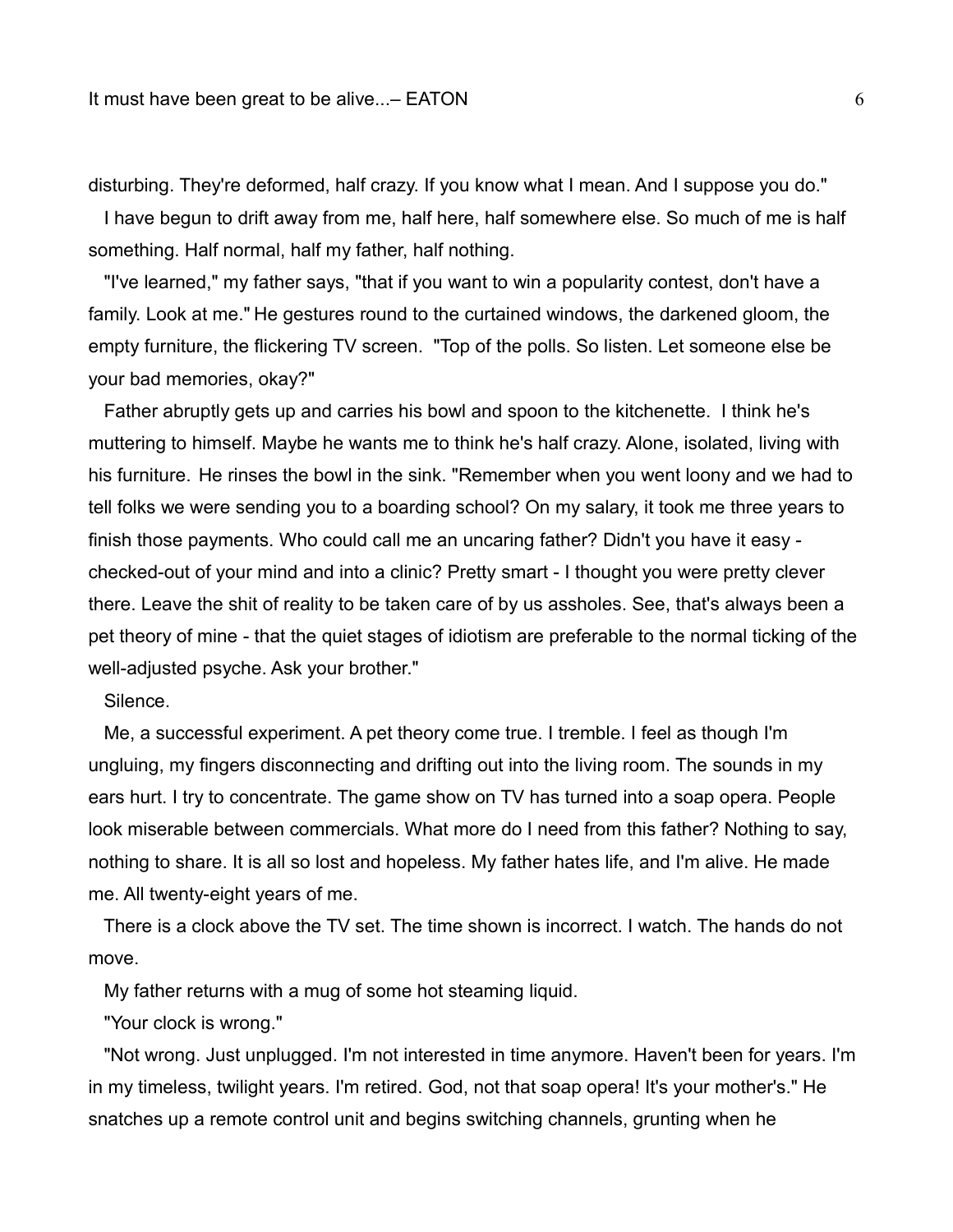apparently finds the right program. Evidently, my father has his routines. Together we watch a commercial about a new, revolutionary electronic utensil which performs five separate time consuming kitchen chores in seconds.

 "Maybe I should get one of those," my father says. "I need more free time with nothing to do."

"I better go."

"Not going to visit your mother?"

"Is she in?"

"She's always in. Let me telephone her for you, perhaps she'll be overjoyed."

"You telephone?"

 "That's our method of communication. I haven't seen her smiling old face for" - he thinks back - "for over six weeks. It's a workable solution, as they say in the big world." He dials.

I only want to gather myself together and go.

 "Do something," my father says with the phone to his ear, listening and waiting. "Don't be so immobile. Move. Immobile people make me nervous. Like your mother. You've got too much of your mother in you." His eyes flick away and stare into space. "Ah, hello-hello. You took your time answering. What were you, in the sack with some other guy, cheating on me?" My father laughs at what he considers a joke. "Guess what? ... No, not that. Someone is visiting me. Someone old and familiar and fond.... No, no, not her; she's dead.... Guess again ... no, guess again ... I'm waiting.... You giving up? You're no fun today. Well, take a look somewhere on the floor and what do you see? Do you see a son? You can tell: he's the piece of furniture that drools. Well, his twin is right here right now, rubbing his face at me.... Yes, really.... Yes, I think so.... Okay. Same to you." He hangs up. "She says to come over."

 I stand, dizzy, floating, dislocated. What to do next: say goodbye. Shake hands, kiss, just leave? We haven't touched yet. There is only one way to leave my father - escape. I open the front door and look back. My father stands there in his dim living room with his hands in his pants pockets, his legs apart, watching me dispassionately. His small, clear, blue, mean eyes. His high forehead, bulbous nose, thin, unhappy mouth, square chin. This person says:

"You should never have taken me so seriously."

"You're my father."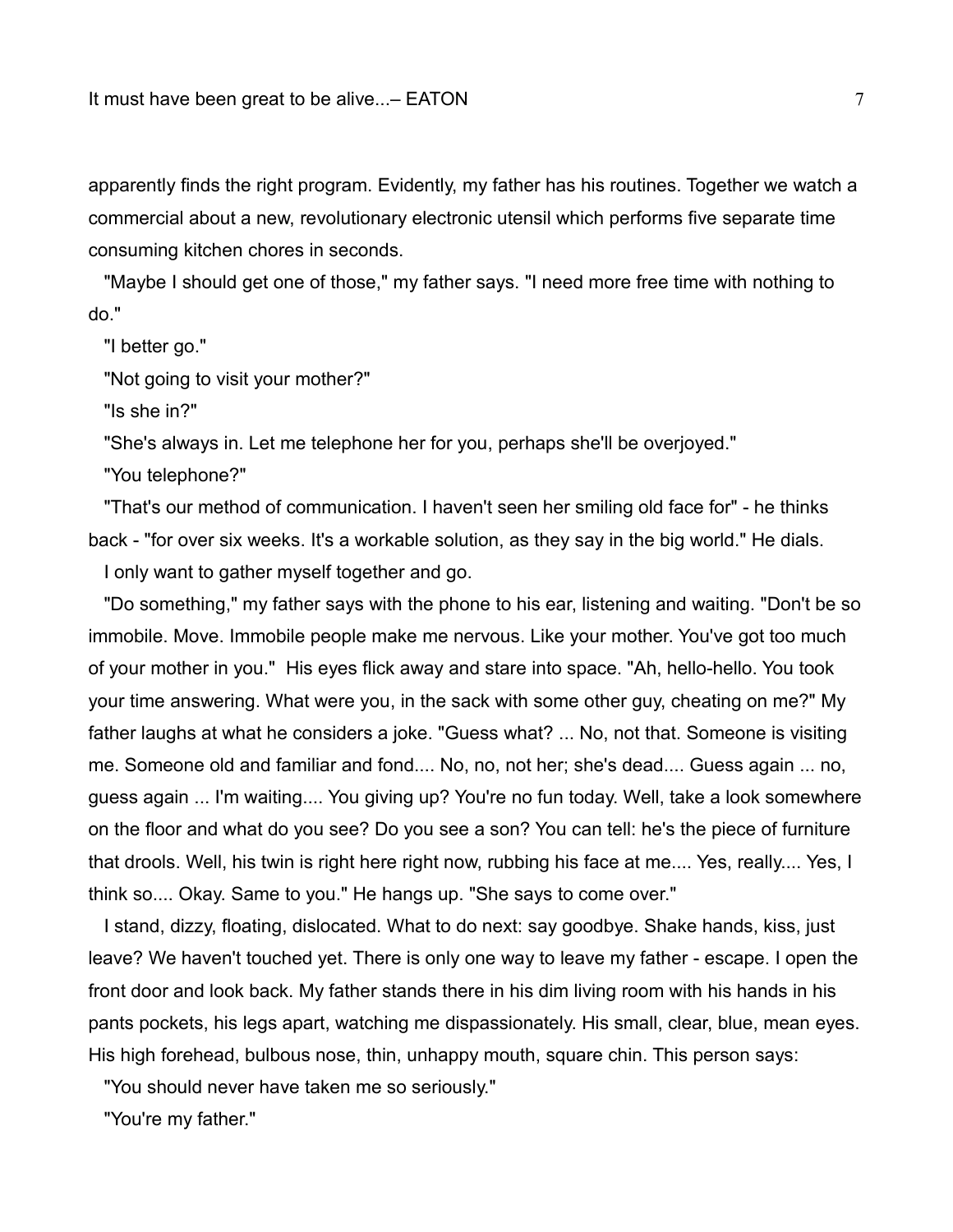"Neither of us had any choice, kid. I was never in the market for a child, my son." "I know."

 "So don't come to my doorstep looking for reasons and something to blame. Blame life. But considering my limited parental instincts, I did the best I could, which perhaps was the worse thing for you."

I nod.

I shut the door behind me. Nobody really changes; only become more so.

"Mother."

 Entering her apartment is like entering a land of dust - everything's heavy, gloomy, worn out, and without life. Bending, I offer my cheek; mother gives me a soft kiss. She smells like dust. Having let me in, she turns and shuffles back to her chair, a used, frayed piece of furniture, so accustomed to her body that there's a permanent imprint of her sitting form: the indent of her rear, the shape of her shoulders. She's turned completely white-haired since last I saw her; her once delicate features seem to have shriveled and simplified into a elderly mask of immobility, as though layers of dust have covered and re-covered her, burying any last flicker of personality or expression. Her whole body seems to have shrunken, fallen inward.

My mother.

 Her chair is angled toward the television set, which shows the soap opera my father abhorred. She picks up her knitting which she'd probably interrupted to let me in. "Say hello to your brother, Timothy."

 Automatically, I look around the floor. I spot my brother in a dimly lit corner. He's rocking back and forth, in habitual motion; he clasps a woman's simple handbag and clicks it and unclicks it open and closed; he's always been fascinated by such common gadgets. My brother has been stuck in the land of infantile autism since birth. I go over and squat before him.

 "Hello, Babble." His name is Christopher, but my father always called him Babble because of the constant low level of noise he makes in place of speech. He looks up from his concentrated clicking; he looks at me as though I'm a window with nothing outside. He returns to the handbag. I return to my mother. "Hasn't changed."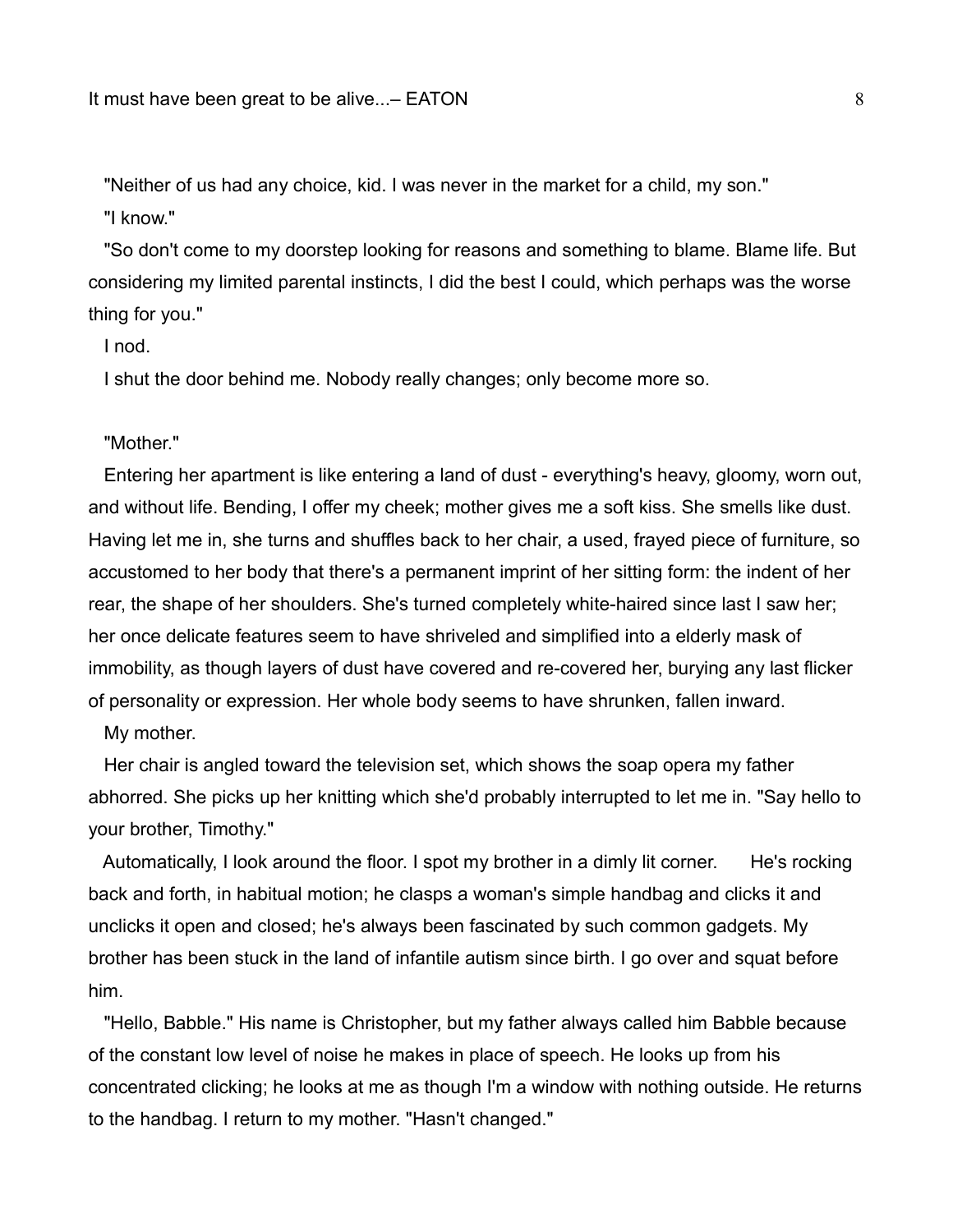## My mother nods and knits.

 I sit on the couch, which, in fabric and design, matches exactly the couch in my father's apartment. I take another awful look at Babble. For years, as I grew up, I considered my brother as a symbol, a malfunctioning someone who I could have been with just the slightest twist of a gene. For years I sweated my brains to discover the meaning in my brother's unfortunate, irreversible mental deformity; I tried to think of everything to answer the question of why this happened. Finally, I knew I'd sought symbols and meanings where there weren't any. My brother had disappeared into wherever he had gone, and he wasn't telling anyone why. Perhaps he had taken one look at my father and let himself slip into a gray fold of brain, giving up, the way I fear to.

 I tremble with the knowledge of my fragile normality. Tremble, seeing Babble once more, hearing the wet mouth sounds, the incessant clicking of the handbag....

I blink and turn back to what is left of my mother.

 So this is what she's come to: drawn curtains, monotonous TV, dust, poor Babble, and solitude. What a destination for a life - and why? All the whys concerning my father and my mother. All the answers I made up. Why had she remained bound to my father, that callous man? The inertia of human conduct.... She'd never leave him. Once I begged her to. She said something about how unhappiness in a family, no matter how damaging, was preferable to the loneliness of a single square room. Yet here she had ended, in any case.

"Why are you living like this, Mother?"

She looks up at me as though not comprehending a single syllable.

 I start to tell her: "I remember that time when...." I tell her what I remember: when I asked her to leave, her not leaving, her reply.

 "Did I use to say that?" She thinks back. "Maybe I did once, I don't remember now. One says so many things, going through life.... We used to talk a lot, didn't we, when your father wasn't around." She stops knitting, as memories seem to return. "I used to take you to the movies. You'd hold my hand very tight when it was a scary movie - you'd laugh so loud when it was funny. I remember heads would turn, people would look to see who was laughing like that. I was proud. Now I go with Babble." She takes up her knitting once more. "But not so often."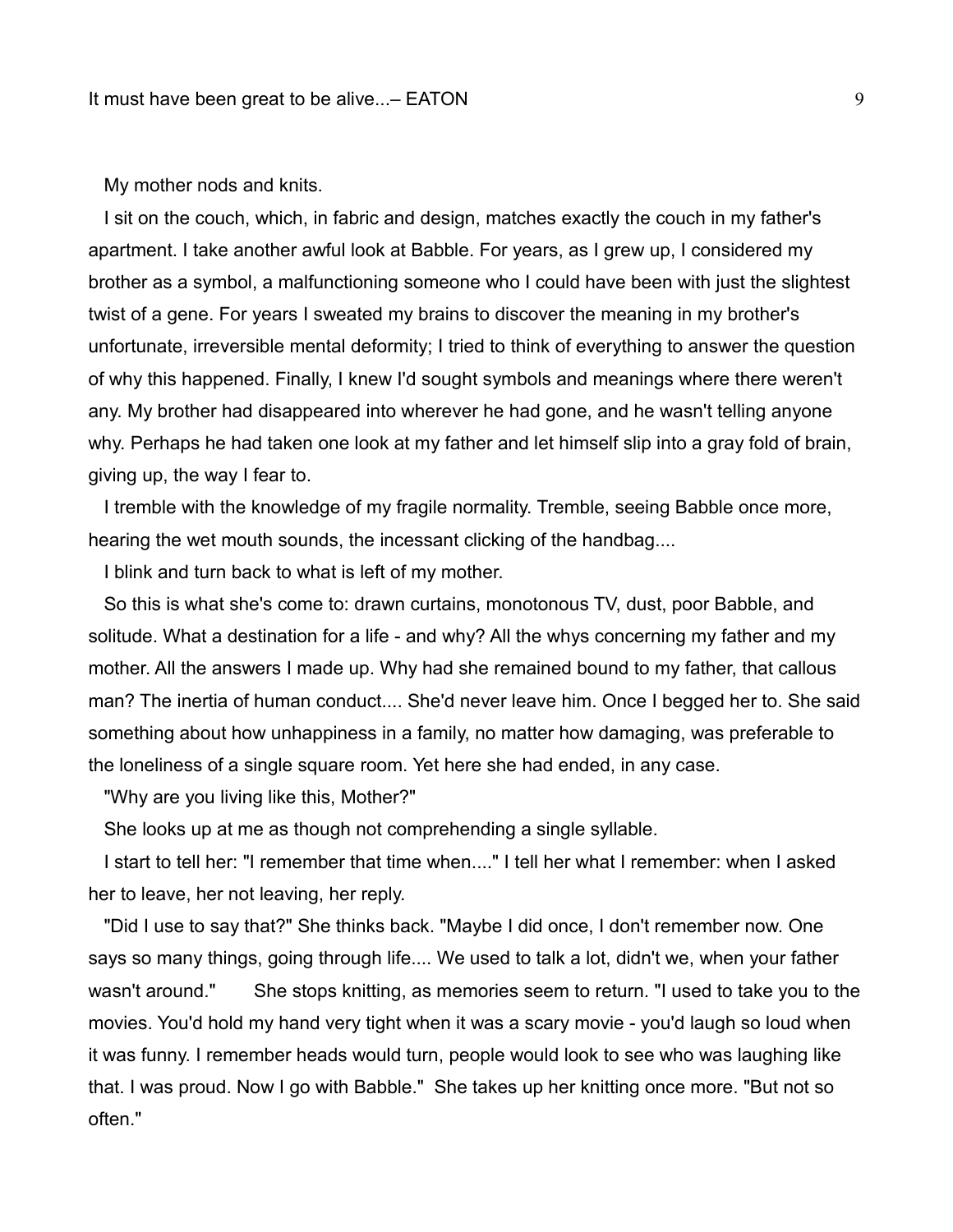We sit in silence. I move my body on the couch, unable to become comfortable. My mother, accustomed to hours of silence, accustomed to not moving, knits, steadily clicking the needles together. From the corner comes the clicking of the handbag.

"You don't visit often," she says.

"No."

 "I suppose you have your reasons, just like your father; he's always had his, and you are his son - there's no denying that, I suppose." There's another silence. "I had to have four abortions." I've heard this before. "Your father made me get them." I know this too. It's something she used to tell me many times when my father wasn't around. She tells me now. The story hasn't varied in years. Three abortions, then Babble and me, and then another abortion, and sterility. She blames Babble's defectiveness on the abortions. "You two just made it," she says. "I tricked him." And thus I exist. "I always wanted a big family, like everyone else. And now" - she sighs, finished - "all I have is Babble, now you've left me." I move on the couch.

 "I think I'll make some hot chocolate," she says. "You want some, don't you? You always liked that."

 She puts aside her knitting and with an effort shifts positions, moves forward to the edge of her seat, then slowly, weakly, rocking forward once, twice, pushes herself up and stands. She takes a moment to get her balance, then shuffles off like a grandmother to the kitchenette. I stare at the indentation of her body that remains in her chair.

 From the moment she begins preparing the chocolate to the moment it is served brimming in a mug before me, there is not a word spoken between us.

 Sitting rigid, I feel my mind turn, a slow spin. For a mad moment I want to cry. Fall on my knees, babbling about my life, the damage, her life, the emptiness.And telling her how there is one thing she never understood - me.

I must have said something, because she answers:

 "There's many things I do not understand. You're just one of them." She's sipping quietly, both wrinkled hands gripping her mug. "Sometimes you still remind me of your father." There's a pause; then: "I did the best I could."

I've had my eyes closed, leaning my head back on the couch, listening. I open them. She